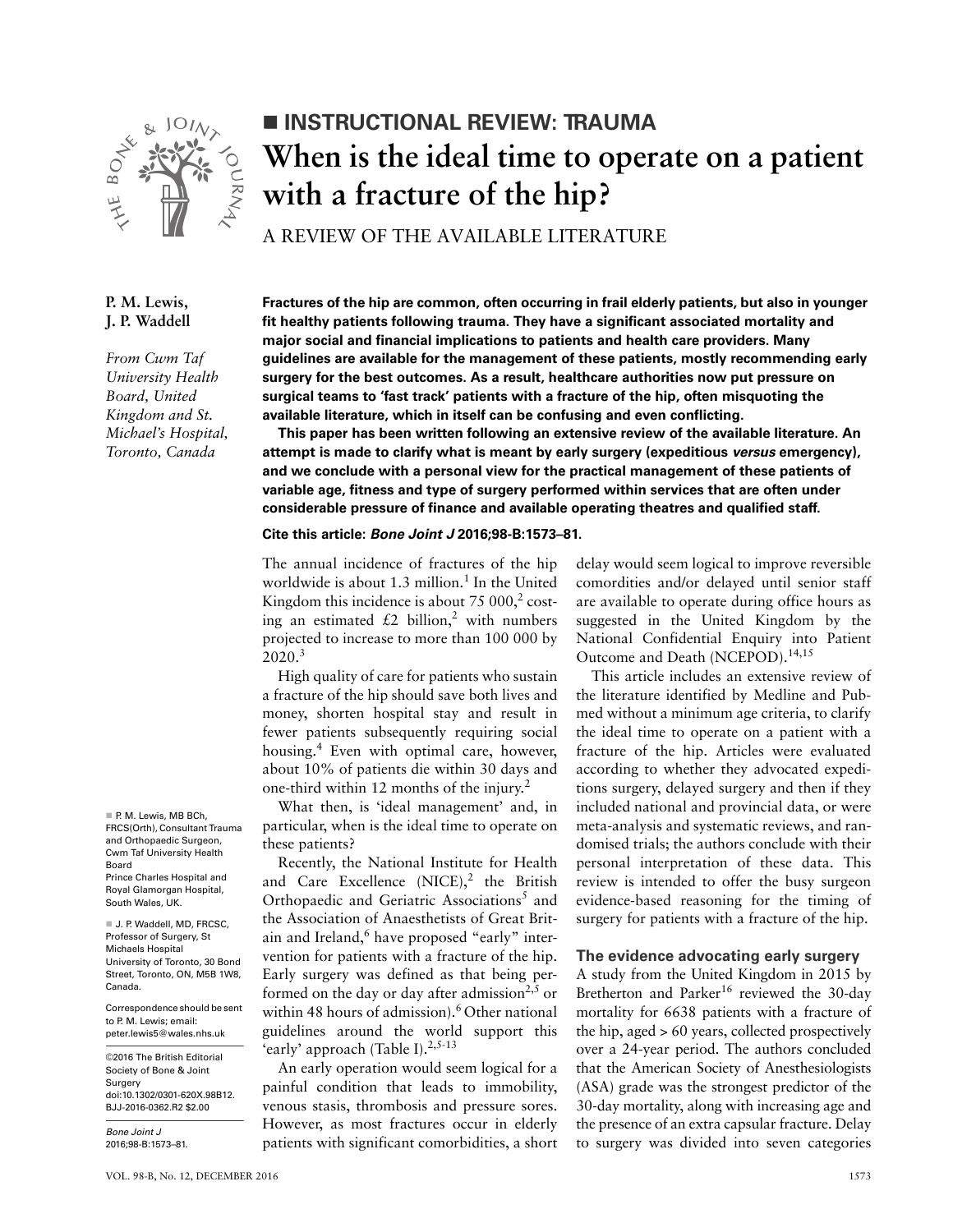| Country                       | Organisation                                                                         | Date of<br>publication<br>or update | Recommendation                                                                                                                                                                         |  |
|-------------------------------|--------------------------------------------------------------------------------------|-------------------------------------|----------------------------------------------------------------------------------------------------------------------------------------------------------------------------------------|--|
| United Kingdom                | National Institute for Health and Care Excellence <sup>2</sup>                       | 2014                                | Perform surgery on the day of, or the day after<br>admission.                                                                                                                          |  |
| <b>United States</b>          | American Academy of Orthopaedic Surgeons <sup>7</sup>                                | 2014                                | Moderate evidence supports that hip fracture sur-<br>gery within 48 hrs of admission is associated with<br>better outcomes.                                                            |  |
| Canada                        | Health Quality Ontario & Ministry of Health and<br>long term care <sup>8</sup>       | 2013                                | Surgery should be performed as early as possible,<br>not to exceed 48 hrs of initial presentation.                                                                                     |  |
| United Kingdom                | <b>British Orthopaedic Association and British</b><br>Geriatric Society <sup>5</sup> | 2012                                | Perform surgery on the day of or the day after admis-<br>sion on a planned trauma list.                                                                                                |  |
| United Kingdom and<br>Ireland | Association of Anesthetists of Great Britain and<br>Ireland <sup>6</sup>             | 2012                                | Surgical repair of hip fractures should occur within<br>48 hrs of hospital admission.                                                                                                  |  |
| Canada                        | National Hip Fracture Toolkit <sup>10</sup>                                          | 2011                                | Ensure patients get their surgery no later than 48 hrs<br>or 2 days after their admission to the first emergency<br>room.                                                              |  |
| Australia & New Zealand       | Australia and New Zealand Society for geriatric<br>Medicine <sup>11</sup>            | 2011                                | Definitive surgery, if required, should be arranged as<br>soon as possible (within 24 hrs). Few patients will<br>have a medical contraindication to surgery.                           |  |
| Australia                     | The Medical Journal of Australia <sup>12</sup>                                       | 2010                                | Early surgery (within 24 to 36 hrs) is recommended<br>for most patients once a medical assessment has<br>been made and the patient's condition has been sta-<br>bilised appropriately. |  |
| Scotland                      | Scottish Intercollegiate Guidelines Network <sup>13</sup>                            | 2009                                | Surgery should be performed as soon as the medical<br>condition of the patient allows, provided that appro-<br>priate staffing and facilities are available.                           |  |
| New Zealand                   | New Zealand Guidelines Group <sup>14</sup>                                           | 2003                                | Early operation (within 24 hrs) for people aged 65 yrs<br>and over with hip fracture is associated with shorter<br>hospital stay and decreased mortality/morbidity.                    |  |

Table I. National guidelines for the management of a fracture of the hip including recommended time to surgery

(less than six hours from admission, between seven and 12 hours; up to between 49 and 72 hours) but excluded patients delayed beyond 72 hours and those with correctable medical conditions as recognised within NICE guidance<sup>2</sup> such as anticoagulation or uncontrolled diabetes. In these relatively fit patients, surgery within 12 hours of admission significantly reduced short-term mortality (p < 0.013), but there remained "considerable clinical equipoise", that is, genuine uncertainty, regarding the ideal preoperative interval.<sup>16</sup>

Another paper supporting this view, from  $2013$ ,<sup>17</sup> concluded that surgery within 12 hours reduced the early postoperative mortality. The authors analysed 2056 patients with a fracture of the hip, with a mean age of 81 years (21 to 105) with delay to surgery analysed within six 12-hour time frames up to 72 hours. A total of 100 patients underwent surgery within 12 hours of admission. The early mortality increased with age, male gender, in those who sustained their fracture whilst an inpatient and ASA grade. Furthermore, surgery undertaken in < 12 hours resulted in an early rate of mortality of 3.9 times less than in those for whom surgery was undertaken > 36 hours after admission  $(p < 0.05)$ . In contrast to the review of Bretherton and Parker,<sup>16</sup> there was no minimum time to surgery which failed to confer a survival benefit up to 72 hours but for every 24 hour wait for surgery there was a 1.1-fold increase in the odds of in-hospital mortality.

In 1992, a prospective review<sup>18</sup> studied similar patients but with delay from injury to surgery rather than

admission. From an initial cohort of 765 patients, 468 were studied, with time of surgery divided into four periods; < 24 hours, 24 to 47, 48 to 72 and > 72 hours. All were followed up for one year. There was no significant difference in outcome between the groups, but surgery within 47 hours reduced the incidence of pressure sores and showed a trend towards an increased stay in hospital and risk of pulmonary embolism. Earlier surgery increased the incidence of confusion but mortality was not significantly different.

In 2015 a 14-month prospective multicentre study from Italy evaluated 568 patients aged  $> 50$  years<sup>19</sup> with low energy fractures. The authors compared results at four months and one year for early surgery (< 72 hours) with delayed surgery (> 72 hours, 43% of patients). Again, delay did not influence mortality but reduced the risk of complications and length of stay in hospital.

A prospective review from Belfast of 1780 patients admitted over a two year period, which was published in  $2003$ <sup>20</sup> attempted to identify prognostic factors for outcomes. 'Delay' was defined as surgery > 48 hours from injury. Increased mortality at 12 months was associated with male gender, increasing age, ASA grade, lower activity scores and a longer pre-operative delay. It was concluded that, by using a 'mortality score', one additional survivor could be yielded if eight medium risk or 17 high risk candidates received their surgery within 24 hours.

A retrospective study by Lefaivre et  $al^{21}$  was published in 2009 and involved 607 patients aged > 65 years over a four year period. Time to surgery was divided into < 24 hours,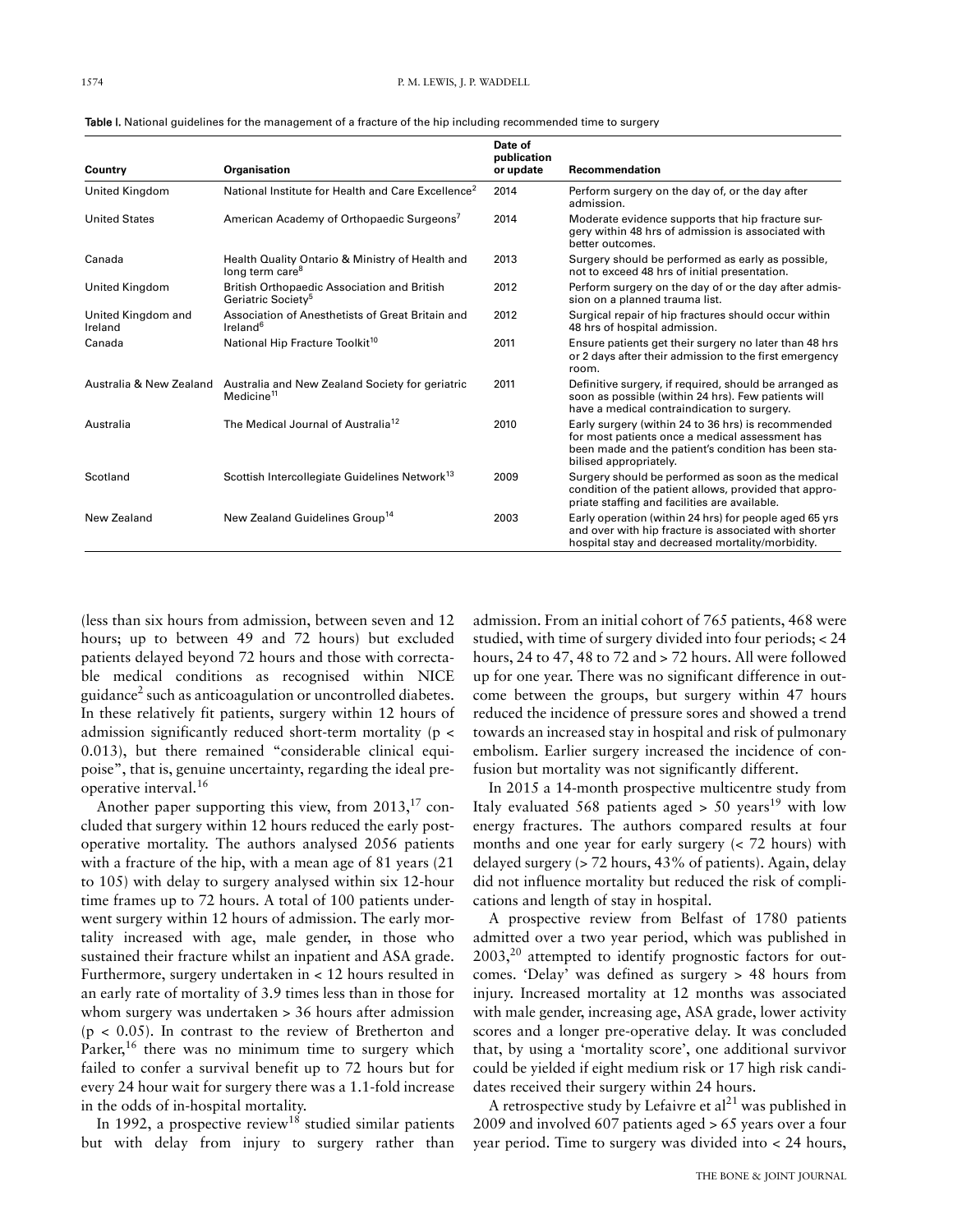24 hours to 48 hours and > 48 hours from injury. Increased time to discharge was significantly related to surgical delay, comorbidity, increasing age and the type of fracture. Surgical delay however, but did not increase the risk of early mortality. Delay to surgery of > 48 hours, however, doubled the risk of the development of major complications and pressure sores.

In 2003, another retrospective review evaluated 651 consecutive patients with a fracture of the hip, aged > 60 years, admitted over a three-year period.<sup>22</sup> Significantly, 123 patients died during the first post-operative year, 54 with operations undertaken < 48 hours of injury and 69 after this time. This difference was significant ( $p = 0.00035$ ) with delay beyond 48 hours being a significant risk for one-year mortality ( $p = 0.012$ ). Unlike the study by Lefaivre et al,<sup>21</sup> there was no association between the development of major complications and delay to surgery. Survival curves from 12 to 24 months were similar in those patients operated on before and after 48 hours. Despite this, they concluded that every effort should be made to operate within 48 hours of admission.

Finally two further studies purported to show an advantage for operation within two days of admission.<sup>23,24</sup> The first from Zuckerman et al,  $2<sup>3</sup>$  reported a three-year prospective review of 367 patients aged > 65 years. Surgery performed 'three calendar days or more' after admission was considered delayed and occurred in 100 patients (27%). At 12 months, of 355 patients, 51 died (14%) and delay beyond two days doubled the risk of mortality at one year  $(p = 0.05)$ .

The second paper published in  $2011<sub>1</sub><sup>24</sup>$  retrospectively estimated the effect of delay on 30-day mortality following fracture of the hip. This review identified 1320 patients with a mean age of 83 years. A total of 746 underwent surgery within two days of admission (defined as early) and the overall 30-day mortality was 3.5% compared with surgery undertaken after two days which resulted in a two-fold increase in 30-day mortality (2.4% *versus* 4.9%).

### **Delayed surgery- the evidence**

Although few surgeons would tolerate an unnecessary delay to surgery, all patients require pre-operative assessment and the management of risk factors, and the timing of surgery depends on the availability of an appropriate operating theatre and personnel. Furthermore, total hip arthroplasty (THA) is gaining popularity in the management of some fractures and the wait for a specialist surgeon might also cause a delay. A number of authors have also published studies suggesting that a short delay prior to surgery does not cause harm and may in fact be of benefit to the patient.

One such paper involved 2660 patients with a mean age of 80 years, who underwent surgery for a fracture of the hip, over a four year period.<sup>25</sup> A total of 2148 were declared "fit" for surgery on admission. Those who underwent surgery within 48 hours had a 30-day mortality of 8.7%, those whose surgery was delayed by between one

and four days due to the lack of an operating theatre had a mortality of  $7.3\%$  (p = 0.51). In 28 patients, in whom surgery was delayed beyond four days, mortality increased to 10.7% ( $p = 0.001$ ) and remained elevated at 90 days and one year follow-up. Those patients with an acute medical problem who were deemed unfit for surgery on admission, requiring delay, had an increased 30-day mortality of 17.5%, which persisted to one year (43% *versus* 28%). Within this sub-group there was no relationship between the timing of surgery and mortality at one, three or 12 months suggesting there was no optimal time to operate. A total of 294 patients who presented more than one day after injury had a significantly increased risk of mortality. It was concluded that although delay should be avoided, a delay of up to four days did not significantly increase morbidity or mortality in patients who did not have significant medical comorbidity.

Another study in  $2004^{26}$  failed to identify reduced mortality for surgery undertaken within 24 hours. Here, 1206 patients from four North American hospitals over a 29 month period were reviewed. Early surgery (< 24 hours) resulted in fewer days of severe pain and a shorter length of stay in hospital (two days) but did not alter mortality.

These conclusions were supported by a prospective review of 3628 patients admitted over a 15-year period.<sup>27</sup> In this article, patients aged < 60 years and those requiring a delay for medical reasons were excluded. The rate of mortality for those treated within 48 hours was 6.9% and beyond 48 hours 13.8%. After adjusting for ASA, mental score and mobility score, no influence could be identified on the rate of mortality or the destination of discharge.

Similar conclusions were recorded in a prospective review of 222 patients, aged > 50 years admitted to an Australian hospital. $^{28}$  A total of 120 planned operations were cancelled; this involved 84 patients, due to an operating theatre not being available (58%) and patients being unfit (33%). The overall 30-day mortality was 7.2%. The rate of mortality was 5.8% for those whose operation was undertaken within two days and 9.4% for those with a delay beyond this time. Although this difference was not statistically significant ( $p = 0.3$ ), increasing ASA score and fractures treated with arthroplasty (80 hemiarthroplasty, two THAs) were found to be significant predictors of 30-day mortality.

Another retrospective study of 8383 patients with a fracture of the hip again found no association between surgery undertaken between 24 and 48 hours compared with surgery undertaken > 96 hours after admission, with adjusted short- and long-term mortality (up to 18 years).<sup>29</sup> The risk of the development of a pressure sore was, however, increased when surgery was delayed.

An unusual Spanish study reviewed patients with delayed surgery of more than one week due to fire damage to their hospital (n = 109).<sup>30</sup> This group of patients was compared with a prospectively studied group undergoing surgery within 48 hours or as soon as medically stabilised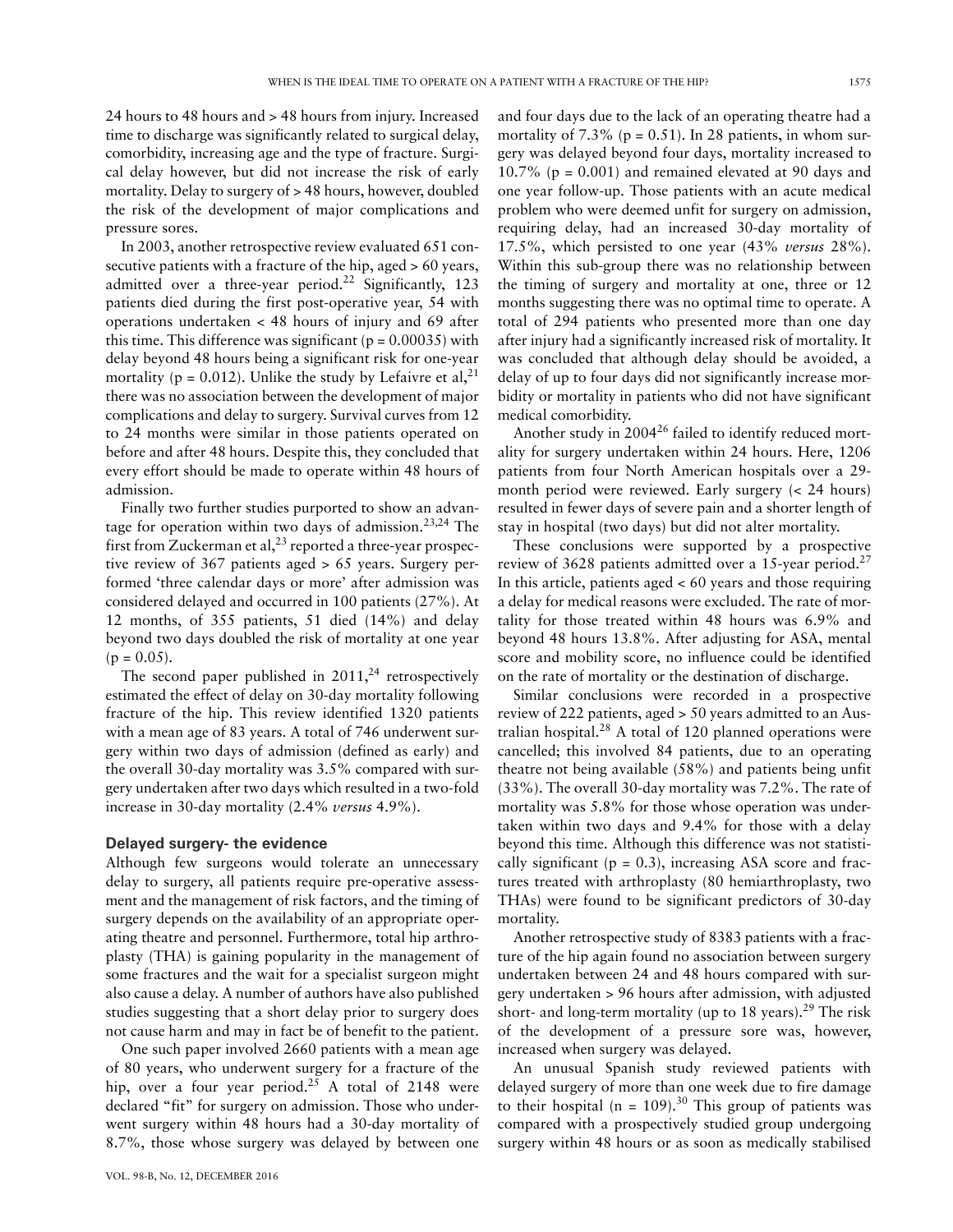$(n = 79)$ . Higher rates of pressure sores, urinary tract infections and deep vein thromboses and longer stays in hospital were identified in the delayed group but there was no significant difference in the rate of mortality at either three months or one-year follow-up.

A retrospective review from the Netherlands of 229 patients studied for two years<sup>31</sup> failed to identify an increased rate of mortality at one year with delay to surgery beyond one day. However, subgroup analysis of patients with ASA scores of 1 or 2 had a significantly increased rate of mortality at one year but delays for patients with ASA scores of 3 or 4 allowed optimisation and appeared to counterbalance any deleterious effect of such delays.

A further two frequently referenced papers warrant mention. Kenzora et al<sup>32</sup> and Mullen and Mullen<sup>33</sup> have suggested potential harm in proceeding with surgery within 24 hours of admission. Kenzora et  $al^{32}$  published a six year retrospective analysis of 406 patients with a fracture of the hip with a minimum follow-up of one year or death. A total of 96 patients underwent surgery within 24 hours of admission with a rate of mortality at one year of 34%, whereas those undergoing surgery between two and five days after admission, showed a rate of mortality of 5.8%. Even removing all patients with four or more medical comorbidities revealed persistent significant differences in the rate of mortality: 28% and 4% respectively. Similarly Mullen and Mullen<sup>33</sup> reviewed 400 consecutive patients with a fracture of the hip. In total, 60 were deemed acutely ill on admission. The rate of mortality at one year for those patients undergoing surgery within 24 hours was 88% (7 of 8), and between 24 hours and 72 hours was 52% (21 of 40), and there were no deaths in those with a delay beyond three days (0 of 12). Thus, both of these reviews advocate a period of medical stabilisation prior to surgery.

# **The evidence from large national data sets**

A Canadian seven-year review<sup>34</sup> of 57 315 patients identified an increased rate of mortality whilst in hospital with delayed surgery. The authors reported a 13% increase in the risk of mortality for every day of delay. Interestingly, this relationship was greatest for patients aged < 70 years without comorbidities.

Similarly, a three-year study from the United Kingdom reviewed 129 522 patients with a fracture of the hip and identified a similar increased risk of mortality for each day of delay.<sup>35</sup> Inclusion criteria were patients aged  $> 65$  years, who were admitted from home. The unadjusted rate of mortality was 39% greater for those whose surgery was delayed beyond one day and 60% if it was delayed by more than two days. Not surprisingly, the worst rate of mortality was for those patients for whom 'no operation' was recorded.

A Scottish Hip Fracture Audit from 2008, included 18 817 patients and examined mortality at 30 and 120 days.36 Case mix and management variables including time between injury and surgery and the grade of surgical and

anaesthetic staff, were analysed. Of the latter, only the grade of anaesthetist appeared to have any significant association with the rate of mortality. Neither the time between the injury and surgery nor the time between admission and surgery significantly affected the rate of early postoperative mortality. Further review of the data was published in  $2010$ .<sup>37</sup> For an 11-month period, in addition to core data, information about the delay of surgery was collected. It was found that, for 4284 patients, a major comorbidity was associated with an operating delay and lower unadjusted 30-day survival, but after case-mix adjustment time to operation was not associated with an increased 30 day mortality. Furthermore, postponement of surgery without correction of a medical abnormality resulted in a higher post-operative rate of mortality at 30-days ( $p = 0.006$ ) compared with postponement with correction, which improved the adjusted 30-day survival, although this did not reach significance ( $p = 0.10$ ).

A review from the United States in 201438 studied 9286 fractures with a rate of mortality whilst an inpatient of 4.5%, and 12.5% of patients suffering at least one complication. A total of 17.5% of those who had at least one complication subsequently died. A delay of two days to operation was identified as an independent risk factor for developing a complication and this, potentially modifiable, delay had a two-fold increase in odds for the development of a major complication including renal, venous thromboembolic disease and infection.

In a 'pseudo-randomisation' study from the United States involving 18 209 Medicare patients,<sup>39</sup> it was found that those admitted on the weekend were more prone to delay than those admitted during the week. This delay was used as an independent variable and analysed with techniques traditionally used by economists. Patients admitted on Sunday and Monday had a 15% increased rate of 30 day mortality compared with those admitted on other days. The authors accepted the limitations of this study as issues beyond delayed surgery confounded 'weekend admissions'.

These retrospective reviews using large national and regional datasets have identified some benefit for early surgery. Conclusions, however, need to be viewed with caution as they frequently contain limited information particularly regarding the characteristics of the patients and the reasons for delay. They also ultimately rely on the data from individual hospitals, which are recognised to be of variable quality.40 Increased mortality with surgical delay may merely reflect the fact that patients whose general health is poor, require optimisation before surgery. Large datasets seldom contain all the relevant confounding factors. $41,42$ 

# **The evidence from systematic reviews and metaanalysis**

A Canadian meta-analysis of 16 prospective observational studies including 13 478 patients concluded that earlier surgery, undertaken between 24 hours and 72 hours after either injury or admission, was associated with a significant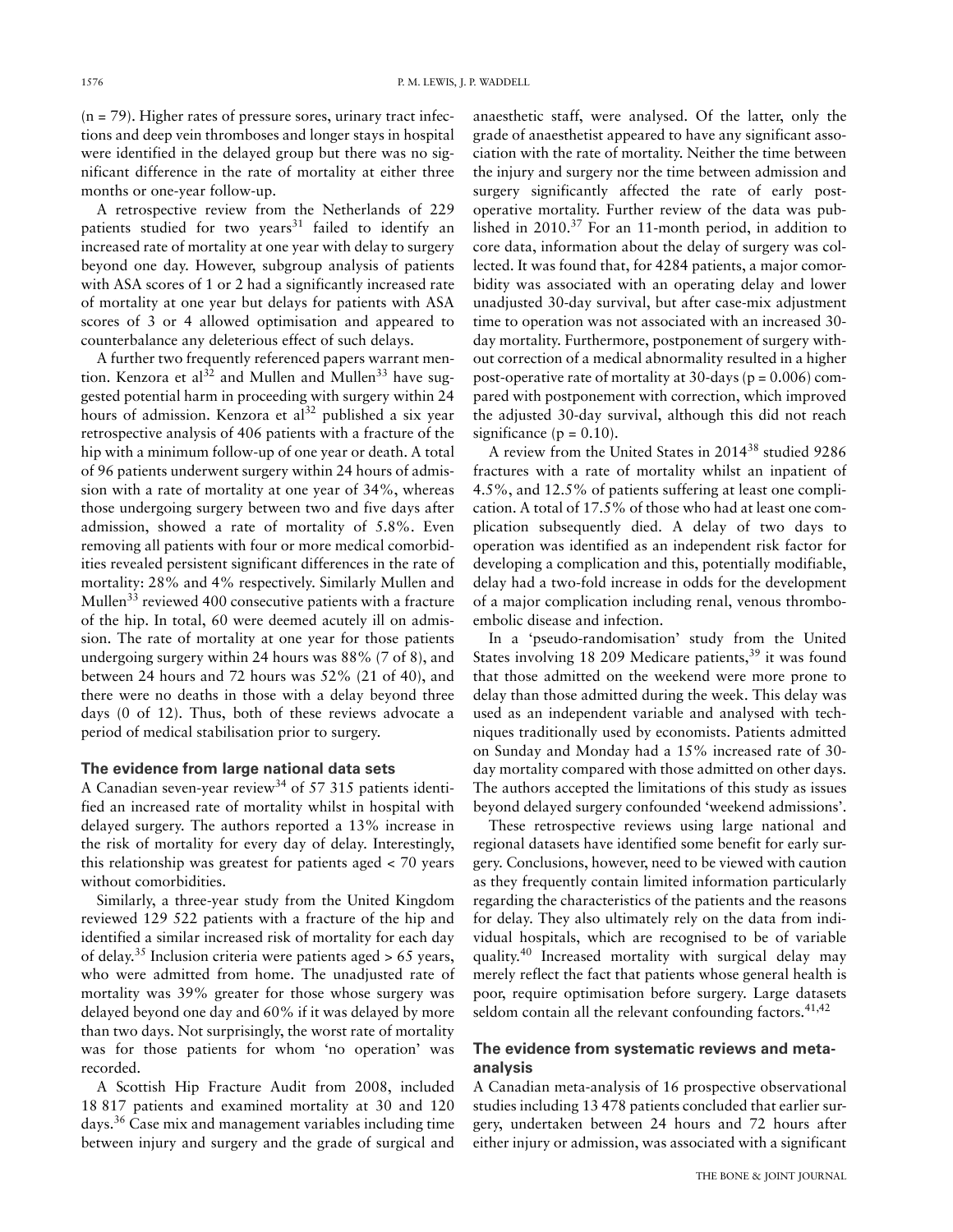reduction in mortality, pressure sores and pneumonia. $43$ The delay was recorded as the time from injury to surgery in five studies, and the time from admission to surgery in the remaining 11 studies. The reason for delay was available in only eight studies, and included unavailability of operating facilities or surgeon and/or medical optimisation. With unadjusted crude data, early surgery resulted in a reduction of the rate of mortality of 45% at one year. However, removing a single study evaluating only the medically ill patient, resulted in a significant improvement in the rate of mortality at both three and six months. Adjustment for age, gender and ASA score was possible in only five papers  $(n = 4208)$  with early surgery (between 24 hours and 72 hours) associated with a 19% risk reduction in all cause mortality irrespective of time of assessment at 30 days, six months or one year. The authors conceded that further prospective studies are required, particularly to identify differences between medically fit and unfit patients.

Khan et al<sup>44</sup> reviewed 52 studies including 291 413 patients with a fracture of the hip and concluded that early surgery was associated with a reduced stay in hospital but there were conflicting results for mortality and morbidity with delay to surgery. Although the definition of 'early' varied between studies, usually being between one and two days, there were no adverse outcomes following early surgery. It was concluded that although delay might not affect the rate of mortality, it did appear to increase morbidity, particularly bed sores, and the stay in hospital.

A meta-analysis published in 2008<sup>45</sup> involved 16 retrospective and prospective observational studies and included 257 367 patients. The authors concluded that surgery which was delayed beyond 48 hours increased the rate of mortality by 41% at 30 days and 32% at one year. Early surgery benefited younger low risk patients. Lastly, patients with comorbidities were more likely to require investigation and optimisation before surgery, and these patients were more likely to die.

Another meta-analysis, from 2012<sup>46</sup> involved 35 prospective and retrospective studies including 191 873 patients and showed a lower risk of mortality if surgery was performed within 24 hours to 48 hours of admission. Delay significantly increased the risk of mortality and pressure sores. The authors accepted that the studies which were included were widely diverse and their conclusions were to be seen as 'strongly suggestive', not conclusive. Furthermore, as elsewhere, the definition of 'early'/'optimum' surgery varied widely, from six hours to up to 72 hours, with healthy patients referred 'without hesitation' for surgery. The authors concluded that administrative delays were unjustifiable but that there should not be a 'race against time' and most patients should be operated on within one to two days.

A further two systematic reviews are worthy of reference, despite the fact that they did not directly evaluate the time to surgery but examined variables that may influence the rate of mortality.47,48 Both studies concluded that increasing mortality was related to the increased age of the patient, male gender and reduced pre-fracture function and cognitive impairment. Interestingly, the timing of surgery was not identified as a major predictor or included within the reported seven factors offering moderate evidence or 12 factors offering limited evidence of being a predictor of mortality.

#### **Randomised trials – the evidence**

A major criticism for the above meta-analyses and systematic reviews is the heterogeneity of the studies and the paucity of high quality prospective data, particularly randomised controlled studies. Almost all patients with a fracture of the hip require surgery to survive, thus randomised studies are impossible to justify particularly if it prolongs pain and suffering. A total of two such studies have, however, been published and addressed this issue by offering expeditious surgery *versus* standard care.<sup>49,50</sup>

The first, by Swanson et al in  $1998,^{49}$  involving 71 patients, aimed to determine if intervention (early surgery, minimal narcotic agents and intense daily therapy with a multidisciplinary approach) within 48 hours *versus* 'routine hospital management' reduced the length of stay in hospital. This was achieved in 90% of the intervention group but also in 80% of the controls. Time to discharge was reduced for the 'intervention group' with median discharge of 17 days *versus* 21 days for the controls.

The second randomised trial included patients from both India and Canada.50 Rather surprisingly, the authors modelled the timing of emergency care for patients with a fracture of the hip on the proven benefit of thrombolysis within six hours for patients with a myocardial infarction. The study therefore compared standard treatment for patients with a fracture of the hip (standard group) with surgery being undertaken within six hours of admission (accelerated group). Patients aged > 45 years were randomised on admission to undergo surgery within or beyond this period of time. There were 30 patients in each group. For practical reasons, only one patient per day could undergo 'fast track' surgery, on the next available elective operating list. The delayed elective patients would then receive surgery out of hours. At the start of the study all patients received medical clearance within two hours of admission but after the recruitment of 11 patients it became clear that this early medical clearance was accelerating care to both the treatment and control groups. The protocol was therefore amended during the trial with control patients no longer receiving accelerated medical care.

Although patients were from both India and Canada no sub-group analysis was available for these two different health services or the grade and experience of the surgeon. Despite this limitation, it was reported that a major perioperative complication occurred within 30 days for nine patients in the accelerated group and 14 patients in the control group (in whom the mean delay to surgery was 24.2 hours (11.1 to 29.5) with median length of stay in hospital being 9.5 days (interquartile range (IQR) 8 to 17) and 12 days (IQR 7 to 17) respectively.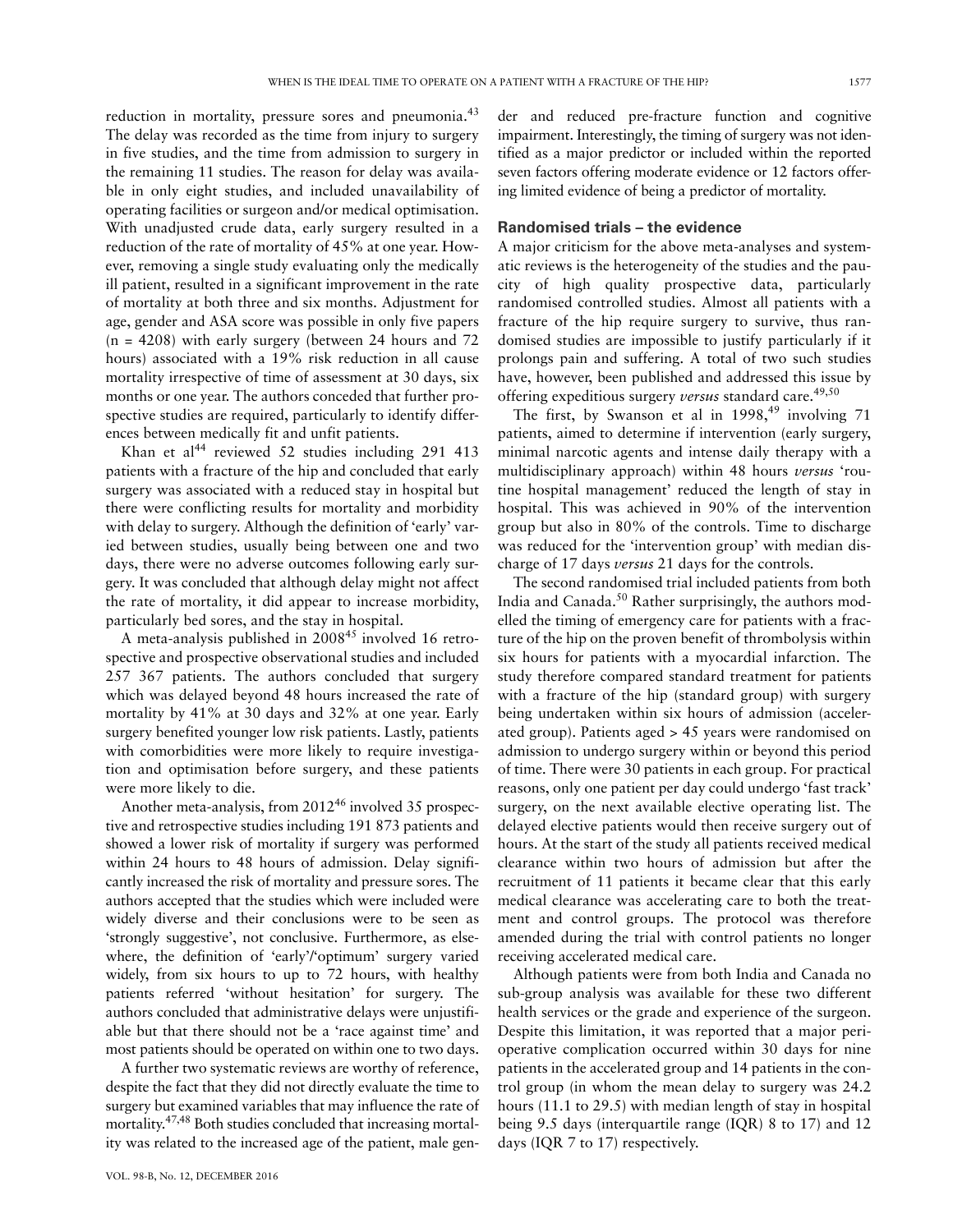| Author                                     | ASA               | <b>Measure of outcome</b>       | p-value/hazard ratio for death prediction |  |
|--------------------------------------------|-------------------|---------------------------------|-------------------------------------------|--|
| Zuckerman et al (1995) <sup>23</sup>       | 3:4               | Death                           | < 0.001                                   |  |
| Grimes et al $(2002)^{29}$                 | 4:5               | Death                           | Hazard ratio 3.02x                        |  |
| Gdalvich et al $(2004)^{22}$               | 3:4               | Death                           | < 0.0001                                  |  |
| Verbeek et al (2008) <sup>31</sup>         | 3:4               | Benefit for delay               | Not given                                 |  |
| Rae et al (2007) <sup>28</sup>             | Higher ASA        | Increase 30-day mortality       | 0.008                                     |  |
| Holt et al (2008) <sup>36</sup>            | Higher ASA        | Increased mortality             | < 0.001                                   |  |
| Carretta et al $(2011)^{24}$               | <b>Higher ASA</b> | Predictive for 30-day mortality | Hazard ratio 2.6x                         |  |
| Mariconda et al (2015) <sup>19</sup>       | <b>Higher ASA</b> | Death within 12 mths            | < 0.001                                   |  |
| Elliott et al $(2003)^{20}$                | Higher ASA        | Death within 12 mths            | < 0.001                                   |  |
| Bretherton and Parker (2015) <sup>16</sup> | Higher ASA        | Mortality                       | < 0.001                                   |  |
| Uzoigwe et al $(2013)^{17}$                | <b>Higher ASA</b> | Mortality                       | < 0.0001                                  |  |

Table II. Predictive subgroup analysis for American Society of Anesthesiologists (ASA) grade

Table III. Predictive sub-group analysis for "pre-operative co-morbidities"

| Author                                | Comorbidity                            | <b>Measure of outcome</b>                          | p-value    |
|---------------------------------------|----------------------------------------|----------------------------------------------------|------------|
| Kenzora et al (1984) <sup>32</sup>    | 0 to 3 comorbidities, 4 to 6           | 11% mortality, 25% mortality                       | < 0.0004   |
| Elliott et al $(2003)^{20}$           | Increased 'comorbidity score'          | Hospital discharge delayed and increased mortality | Not stated |
| Bottle and Aylin (2006) <sup>35</sup> | Ischaemic heart disease and failure    | Increased mortality                                | Not stated |
| Holt et al (2010) <sup>37</sup>       | Effective optimisation, no improvement | Improved survival, increased mortality             | Not stated |

# **Detailed subgroup analysis for predictive indicators of mortality and morbidity review**

Within our review of the literature there is considerable variation in practice and little evidence-based data to help the busy surgeon, often working in an environment of stretched financial budgets, to decide on the ideal time for surgery for patients with a fracture of the hip. Furthermore, from this review, a single policy dictating this period of time is an impossible objective for all these patients. Despite this, there is considerable pressure from authoritative groups to recommend early surgery for all patients, and not to do so is difficult to defend.

One paper, often quoted to support early operation (within 24 hours to 48 hours) by Perez et al,  $51$  examined post-mortem reports for a large series of patients who had sustained a fracture of the hip. The authors concluded that the principal causes of death were bronchopneumonia, cardiac failure, myocardial infarction and pulmonary embolism. It was noted that these deaths were significantly associated with delayed surgery. Although initially this seems to support a policy of early surgery, these are the patients who, without a delay for improvement of their comorbidities, have an even higher morbidity and rate of mortality. It seems illogical to suggest that death due to bronchopneumonia and cardiac failure are useful predictors for the rate of mortality as most patients die from these conditions and these causes of death are certainly not specific to patients who have a fracture of the hip.

In order to address this question in more detail, we have re-reviewed the papers in this study to search for indicators of significant predictive value for mortality and morbidity in these patients. The ASA score seemed appropriate particularly since 'the ASA is a global measure of health which is

validated, ubiquitous and easily reproducible for different patient cohorts'.52 It has been further validated by Uzoigwe et al<sup>17</sup> to be a 'potential predictor of general in hospital mortality' with a significance of  $p < 0.0001$ .

We found that the ASA score was often recorded in the studies included in this review, and in some its accuracy for predicting mortality and morbidity was quoted. Less frequently quoted were other pre-operative scores of morbidity of the patients. Tables II and III summarise these data and the predictive significance for the development of complications post-operatively including mortality.

# **Discussion**

With such a large amount of complicated and variable data, when is the ideal time to operate on a patient with a fracture of the hip, in the ideal patient, within ideal hospital conditions, with staff who are optimally trained to do it and lastly not too tired to undertake the surgery? Quite obviously, there is no such patient, circumstance, hospital or staff available at all times.

The typical patient is often frail, admitted a significant time after injury, with potential pressure sores, possible underlying osteoporosis, cardiac and renal abnormalities, cognitive disorders and not infrequently on long-term anticoagulation. Furthermore, a fracture of the hip is not a single entity. It is better described as a proximal femoral fracture involving all fractures of the femur within and proximal to the sub-trochanteric region.

Despite these variations, the surgical goal is uniform, namely to achieve a painless and stable lower limb with early return of function<sup>38</sup> with the lowest rates of mortality and morbidity. One major challenge to a review of the literature is identifying the correct measure of 'success'. These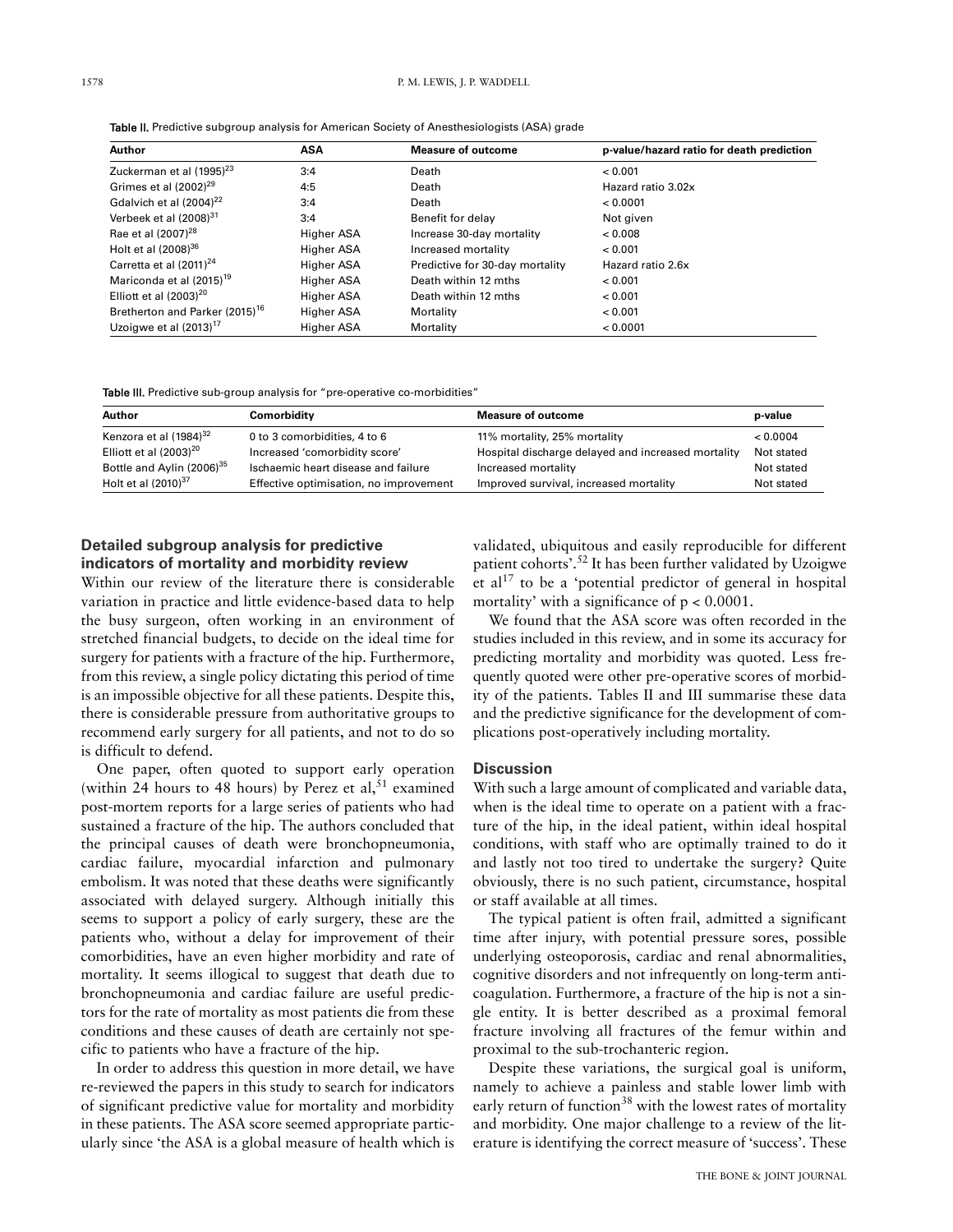usually include the rate of mortality, time to discharge, rate of re-admission, return to previous residence and/or the level of requirement of social services.

A further measure of success is quality of life, even if this amounts to a limited period of terminal care in hospital before death. Ryder, Reynolds and Bannister<sup>53</sup> have suggested that if patients can be identified by comorbidities as likely to die in hospital soon after their fracture of the hip, such patients should be denied surgery. However, often in these patients, comorbidities can be improved and thus indirectly the rate of mortality. Kenzora et al<sup>32</sup> identified a reduction in the rate of mortality by delaying operation from within 24 hours of admission to between two and five days from  $34\%$  to 5.8%. Mullen and Mullen<sup>33</sup> found a reduction from 88% by delaying an operation in the 'unhealthy' patient from within 24 hours to 52% for an operation undertaken one or two days later, and there were no deaths in those patients classified as poor risk on admission whose operation was delayed by three days. Ryder et  $a<sup>53</sup>$  also suggested that if a group of patients could be identified by specific factors such as cardiac failure, dementia or bronchopneumonia as likely to die within days, such patients should receive analgesia and nursing care but no operation. They therefore tried to identify specific comorbidities predicting death but could not produce a 'robust combination of variables to achieve this aim' and concluded that it was not possible to define precise indications for refusing surgery and that most variables lacked sufficient specificity to withhold treatment.

In our opinion, unless a patient is likely to die rapidly, any patient with a fracture of the hip should undergo surgery. The patient is out of severe pain and can be nursed comfortably in a dignified fashion. To deny these patients such an operation would be unacceptable and rigid fixation of the fracture should be considered a measure of success rather than a cruel unnecessary intervention.

Another confounding variable in evaluating the literature is the definition of early surgery. Definitions vary from six hours to 72 hours. It is extremely difficult to interpret the evidence and compare studies in view of this heterogeneity and the ethical impossibility of undertaking randomised trials in this area.

The ASA score is identified as a consistent predictor of morbidity and mortality in patients with a fracture of the hip (Table II). Not unexpectedly, the higher the ASA grade the worse the outcome. Other consistent predictors of an inferior outcome are male gender and advanced age.16,17,20,21,22,47,48 Adjustment of data using these poor prognostic factors frequently reduced or eliminated the significance of any detrimental outcome induced by a delay to surgery.<sup>21,23,24,37</sup> If there are significant reversible preoperative comorbidities (Table III), as indicated above, a short delay to improve them seems valuable.<sup>32,33,37</sup> This is supported by several authors in large series showing that delay of 48 hours and maybe up to five days, is not associated with increased mortality.<sup>21,25-27,29,30,32,33</sup> Peri-operative complications may, however, be increased with surgical delay19,20,22,30,31,39,44,45 with an associated increased length of stay<sup>18,19,27,45</sup> and costs.<sup>54</sup> What is not acceptable is delay or postponement of surgery without correction of a significant medical abnormality, as Holt et  $al^{37}$  reported, a significantly increased 30-day mortality when this occurs. Conversely, in the otherwise healthy patient with a fracture of the hip, early surgery is beneficial,  $34,444$  not necessarily with regard to survival, but in order to reduce pain and the risk of pressure sores.<sup>16-19,21,26,29,30,34,45</sup> In such patients, delay by definition is a 'non-medical delay' and should be considered unjustifiable<sup>46</sup> aiming for surgery ideally within between 12 hours and 48 hours of admission.<sup>16,17</sup>

The logistics of achieving these time goals undoubtedly remains an issue for many health providers particularly when the literature and national guidelines suggest that surgery for a fracture of the hip should be provided during daytime hours.<sup>14,15</sup> The creation of dedicated regional units to deal with these patients might be considered. Unfortunately, the transfer of patients would again add a further inevitable delay $55,56$  and potentially deleterious outcomes.57

One study did question whether the treatment of such patients should interrupt elective operating lists to achieve expeditious care.<sup>50</sup> The authors suggested that the affected elective patient should then be operated on out of hours using an emergency list. This would not be acceptable in most healthcare systems for reasons of both an ethical and medico-legal nature operating on elective patients out of hours, and would be in conflict with NCEPOD recommendations.14,15

Issues specific to these patients also affect the ability to determine the ideal timing of surgery. Simple issues including the fasting status of the patient might hamper ultra-fast surgery. Long-term anticoagulation, particularly when non-reversible, necessitates a minimum 24-hour delay.<sup>58</sup> Finally, THA is recommended for the treatment of some fractures of the hip<sup>2,7</sup> and this often involves delay whilst more specialised surgical and nursing staff become available.

One important means of reducing delay was inadvertently identified in the Canadian and Indian randomised trial.50 As part of their early investigation an orthogeriatrician reviewed all patients within two hours of admission. This relatively simple step incorporated as part of a standardised multidisciplinary approach is achievable in most centres, expediting those fit for surgery and instigating early treatment for those in need of optimisation.

Is it possible to operate too early? There are two papers frequently quoted in this regard, both advocating a period of resuscitation before surgery.32,33 The first, with small numbers of patients, reviewed only acutely unwell patients who may clearly benefit from a delay for optimisation<sup>33</sup> and the second was a retrospective review without adjustment of data and without excluding unfit patients.<sup>32</sup> Subsequent authors have failed to identify a detrimental effect of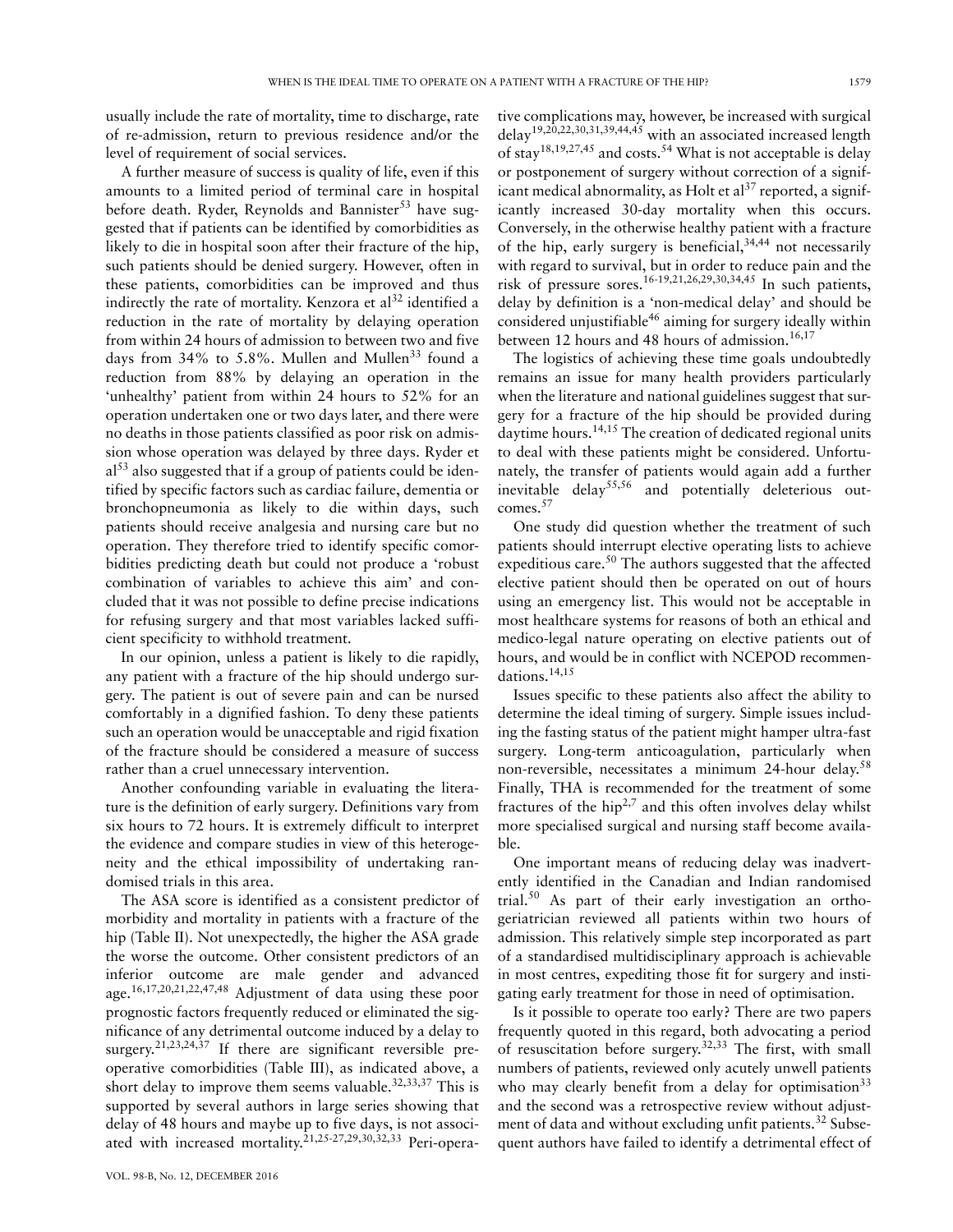early surgery and this is despite the more aggressive approach to early intervention during more recent years, following relevant expeditious guidelines.<sup>2,5-13</sup>

We found few data regarding the influence of the experience of the surgeon, anaesthetist and specialist nurses. Only one study specifically evaluated the grade of staff and failed to identify any significant association.<sup>36</sup> It would however, seem common sense that the operation should not be a procedure for the inexperienced surgeon and anesthetist without supervision, when patient outcomes are already poor.

In conclusion, this review suggests that an early operation is appropriate in the relatively fit patient (ASA 1 or 2) with a fracture of the hip, probably within 12 hours to 48 hours. Central pressure from government to this effect is appropriate. What is inappropriate is early surgery in patients with significant comorbidities that are correctable. In these patients the ASA score appears to be an important simple tool to predict morbidity and mortality. Those patients with an ASA score of 3 or 4, or other local comorbidity scoring systems should allow surgery to be delayed to allow the general condition of the patient to be improved and this decision should not be classed as a fault in management. A delay of up to five days from the injury appears to have no major impact on survival but does leave the patient with an increased period of pain and non-life threatening complications that include the development of pressure sores.

Lastly, multidisciplinary care is imperative for these frail patients. An early ortho-geriatric review can determine which patients would benefit from early surgery and identify those who would benefit from a limited delay for optimisation.

**Take home message:** 

This paper endeavours to present an up-to-date review of the relevant literature in order to establish the ideal timing of surgery for fracture of the neck of femur in all age and fitness groups.

#### **Author contributions:**

P. M. Lewis: Literature review, Analysis of data, Initial and final manuscript preparation.

J. P. Waddell: Article conception, Editing and final manuscript preparation.

No benefits in any form have been received or will be received from a commercial party related directly or indirectly to the subject of this article.

This article was primary edited by G. Scott and first proof edited by J. Scott.

#### **References**

- **1. Johnell O, Kanis JA.** An estimate of the worldwide prevalence, mortality and disability associated with hip fracture. *Osteoporos Int* 2004;15:897–902.
- **2. National Clinical Guideline Centre.** *The management of hip fracture in adults*. London: National Clinical Guideline Centre, 2011.
- **3. National Hip Fracture Database.** National Report 2012. www.nhfd.co.uk/20/hipfractureR.nsf/vwcontent/2012ReportDownload/\$File/NHFD 2012.pdf?openelement (date last accessed 22 August 2016).
- **4. No authors listed.** Royal College of Physicians. Falls and fragility fracture audit Programme (FFFAP). https://www.rcplondon.ac.uk/projects/falls-and-fragility-fractureaudit-programme-fffap (date last accessed 22 August 2016).
- **5. No authors listed.** British Orthopaedic Association. Standards for trauma. BOAST 1 Version 2. https://www.boa.ac.uk/wp-content/uploads/2014/12/BOAST-1.pdf (date last accessed 22 August 2016).
- **6. No authors listed.** The Association of Anaesthetists of Great Britain and Ireland: Management of Proximal Femoral Fractures 2011. AAGBI Safety Guideline. https:// www.aagbi.org/sites/default/files/femoral%20fractures%202012\_0.pdf (date last accessed 22 August 2016).
- **7. No authors listed.** American Academy of Orthopaedic Surgeons: Management of Hip Fractures in the Elderly. Evidence-Based Clinical Practice Guideline. http://<br>www.aaos.org/CustomTemplates/Content.aspx?id=6395&ssopc=1 (date last www.aaos.org/CustomTemplates/Content.aspx?id=6395&ssopc=1 accessed 22 August 2016).
- **8. No authors listed.** Health Quality Ontario; Ministry of Health and long term care. Quality-based procedures: Clinical handbook for hip fracture. http://health.gov.on.ca/ en/pro/programs/ecfa/docs/qbp\_hipfracture.pdf (date last accessed 22 August 2016).
- **9. McGlasson R, Zellermeyer V, MacDonald V, et al.** National Hip fracture Toolkit. http://boneandjointcanada.com/wp-content/uploads/2014/05/National-hip-fracture-toolkit-June-2011.pdf (date last accesssed 22 August 2016).
- **10. No authors listed.** Australia and New Zealand Society for geriatric Medicine. Position statement- orthogeriatric care. *Aust J Ageing* 2011;30:162–169.
- **11. Mak JCS, Cameron ID, March LM; National Health and Medical Research Council.** Evidence-based guidelines for the management of hip fractures in older persons: an update. *Med J Aust* 2010;192:37–41.
- **12. Scottish Intercollegiate Guidelines Network.** *Guideline No. 111. Management of hip fracture in older people. A National Clinical Guideline*. Edinburgh: SIGN, 2009.
- **13. New Zealand Guidelines Group.** Best practice evidence based guideline. Acute management and immediate rehabilitation after hip fracture amongst people aged 65years and over. Wellington, New Zealand: NZGG, 2003.
- **14. Campling EA, Devlin HB, Hoile RW, Ingram GS, Lunn JN.** *Who operates when? A report by the National Confidential Enquiry into Peri-operative Deaths 1995/96*. London: NCEPOD, 1997.
- **15. Cullinane M, Gray AJG, Hargreaves CMK, et al.** *Who operates when? II. A Report by the National Confidential Enquiry into Perioperative Death*. London: NCE-POD, 2003.
- 16. Bretherton CP, Parker MJ. Early surgery for patients with a fracture of the hip decreases 30-day mortality. *Bone Joint J* 2015;97-B:104–108.
- 17. Uzoigwe CE, Burnand HGF, Cheesman CL, et al. Early and ultra-early surgery in hip fracture patients improves survival. *Injury* 2013;44:726–729.
- **18. Parker MJ, Pryor GA.** The timing of surgery for proximal femoral fractures. *J Bone Joint Surg [Br]* 1992;74-B:203–205.
- **19. Mariconda M, Costa GG, Cerbasi S, et al.** The determinants of mortality and morbidity during the year following fracture of the hip: a prospective study. *Bone Joint J* 2015;97-B:383–390.
- 20. Elliott J, Beringer T, Kee F, et al. Predicting survival after treatment for fracture of the proximal femur and the effect of delays to surgery. *J Clin Epidemiol* 2003;56:788– 795.
- **21. Lefaivre KA, Macadam SA, Davidson DJ, et al.** Length of stay, mortality, morbidity and delay to surgery in hip fractures. *J Bone Joint Surg [Br]* 2009;91-B:922–927.
- **22. Gdalevich M, Cohen D, Yosef D, Tauber C.** Morbidity and mortality after hip fracture: the impact of operative delay. *Arch Orthop Trauma Surg* 2004;124:334–340.
- **23. Zuckerman JD, Skovron ML, Koval KJ, Aharonoff G, Frankel VH.** Postoperative complications and mortality associated with operative delay in older patients who have a fracture of the hip. *J Bone Joint Surg [Am]* 1995;77-A:1551–1556.
- **24. Carretta E, Bochicchio V, Rucci P, et al.** Hip fracture: effectiveness of early surgery to prevent 30-day mortality. *Int Orthop* 2011;35:419–424.
- **25. Moran CG, Wenn RT, Sikand M, Taylor AM.** Early mortality after hip fracture: is delay before surgery important? *J Bone Joint Surg [Am]* 2005;87-A:483–489.
- **26. Orosz GM, Magaziner J, Hannan EL, et al.** Association of timing of surgery for hip fracture and patient outcomes. *JAMA* 2004;291:1738–1743.
- **27. Siegmeth AW, Gurusamy K, Parker MJ.** Delay to surgery prolongs hospital stay in patients with fractures of the proximal femur. *J Bone Joint Surg [Br]* 2005;87-B:1123– 1126.
- **28. Rae HC, Harris IA, McEvoy L, Todorova T.** Delay to surgery and mortality after hip fracture. *ANZ J Surg* 2007;77:889–891.
- **29. Grimes JP, Gregory PM, Noveck H, Butler MS, Carson JL.** The effects of timeto-surgery on mortality and morbidity in patients following hip fracture. *Am J Med* 2002;112:702–709.
- **30. Rodriguez-Fernandez P, Adarraga-Cansino D, Carpintero P.** Effects of delayed hip fracture surgery on mortality and morbidity in elderly patients. *Clin Orthop Relat Res* 2011;469:3218–3221.
- **31. Verbeek DO, Ponsen KJ, Goslings JC, Heetveld MJ.** Effect of surgical delay on outcome in hip fracture patients: a retrospective multivariate analysis of 192 patients. *Int Orthop* 2008;32:13–18.
- **32. Kenzora JE, McCarthy RE, Lowell JD, Sledge CB.** Hip fracture mortality. Relation to age, treatment, preoperative illness, time of surgery, and complications. *Clin Orthop Relat Res* 1984;186:45–56.